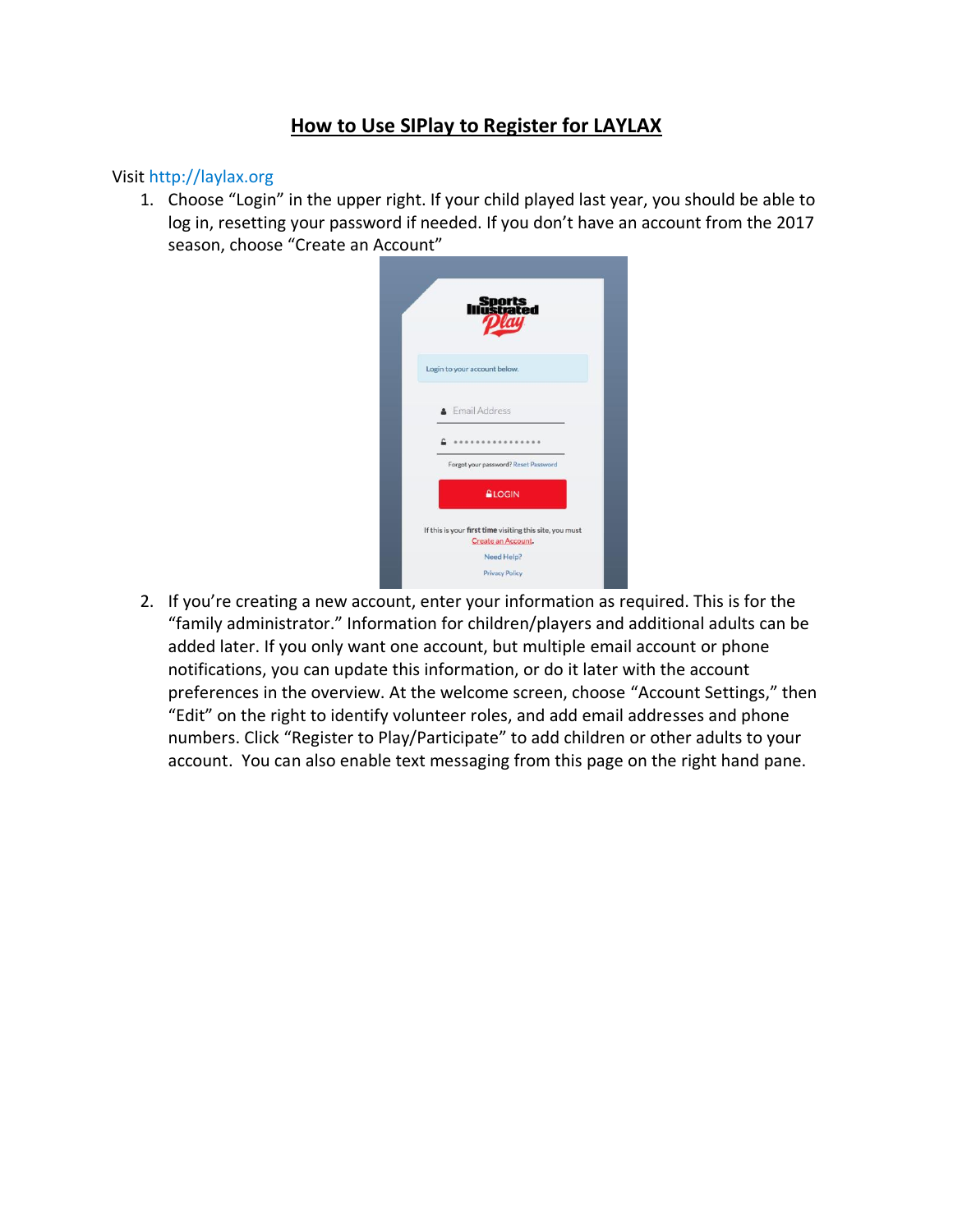| <b>Sports</b><br>lustrated                          | <b>LOS ALAMOS YOUTH LACROSSE</b>                       |
|-----------------------------------------------------|--------------------------------------------------------|
|                                                     | <b>Exit Test</b><br>Logout<br>Home                     |
| <b>WELCOME - MOMMY</b>                              |                                                        |
| <b>Recent Registrations</b>                         | <b>Account Options</b>                                 |
| You have no current registrations.                  | > Account Settings                                     |
| Register to Play/Participate                        | > Order History                                        |
| Apply to Coach/Volunteer                            | <b>Get Text Messages</b>                               |
| <b>Complete Background Check</b>                    | Your account IS NOT set up<br>to receive text messages |
| <b>Purchases</b>                                    | from Los Alamos Youth<br>Lacrosse or your Coaches!     |
| The Los Alamos Youth Lacrosse Online Store is OPEN! | <b>Enable Text Messaging</b>                           |
| <b>Shop</b>                                         |                                                        |

If you had a previous account, account settings will take you to the list of family members, and clicking each name will allow you to register them for the upcoming season. The default account/family administrator is at the bottom, under ADULTS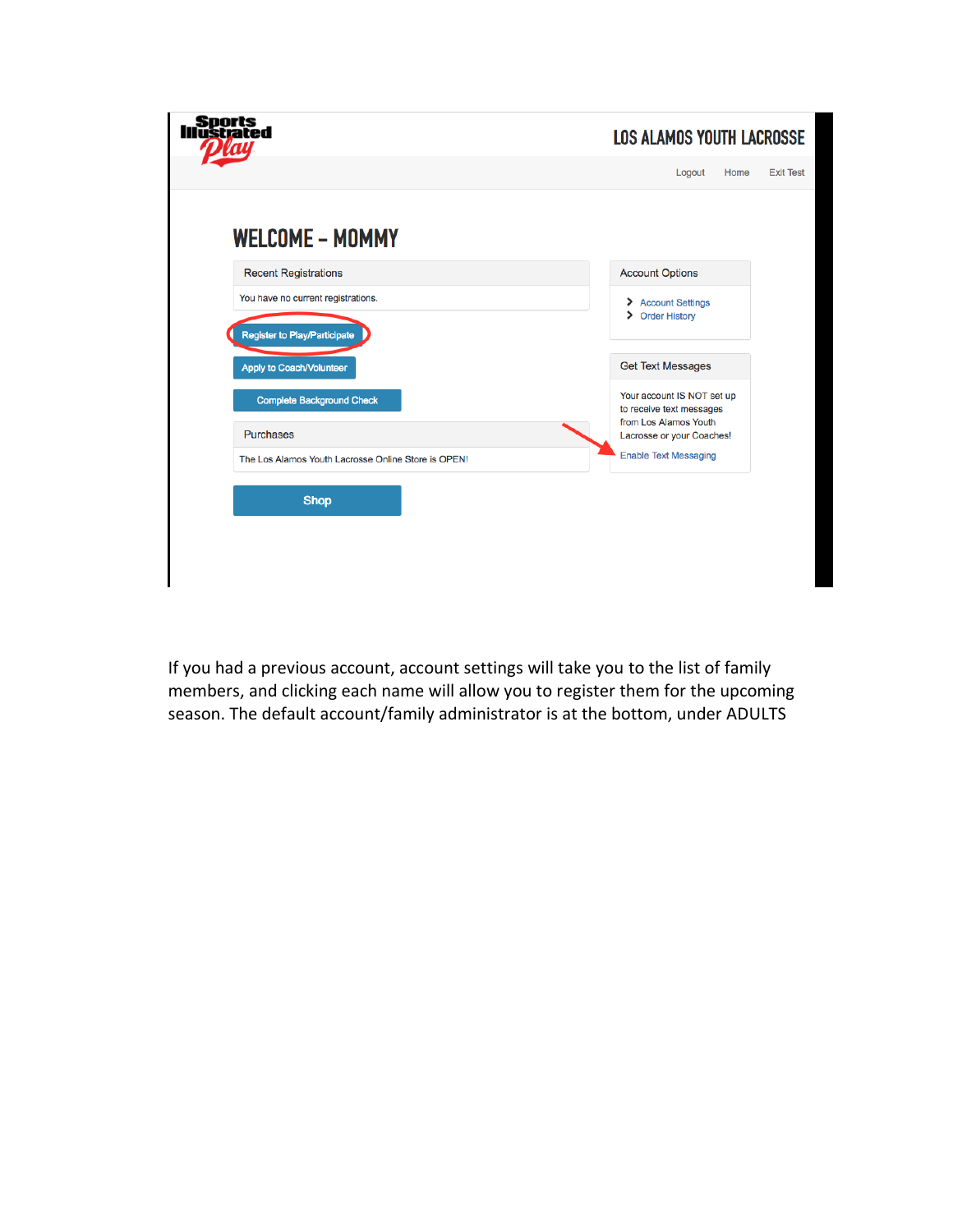|                                             | <b>Account Information</b>                                                                                                                                                                                                                                                                                                                                       |        |                           | <b>Emergency Contact</b>         |                  |
|---------------------------------------------|------------------------------------------------------------------------------------------------------------------------------------------------------------------------------------------------------------------------------------------------------------------------------------------------------------------------------------------------------------------|--------|---------------------------|----------------------------------|------------------|
| none<br>1234<br>asbd<br>Jim<br>Fred<br>Edit | 456 Hard Rock Dr<br>White Rock, NM 87547<br>$202$ 505-672-9996 (H)<br><b>Family Insurance Policy Provider:</b><br><b>Family Insurance Policy Number:</b><br><b>Family Insurance Policy Group:</b><br><b>Family Physician:</b><br><b>Family Physician Phone Number:</b><br>333-444-5555<br><b>Family Dentist:</b><br><b>Family Dentist Phone:</b><br>111-222-3333 |        | <b>John Daily</b><br>Edit | 123-456-7890 (M)                 |                  |
| Children                                    |                                                                                                                                                                                                                                                                                                                                                                  |        |                           |                                  |                  |
|                                             | <b>Name</b>                                                                                                                                                                                                                                                                                                                                                      | Gender | <b>Birthdate</b>          | <b>Current Grade (2018/2019)</b> |                  |
|                                             | A Temperamental                                                                                                                                                                                                                                                                                                                                                  | F      | 9/2/2007                  | 6                                |                  |
| <b>Adults</b>                               |                                                                                                                                                                                                                                                                                                                                                                  |        |                           |                                  |                  |
|                                             | <b>Name</b>                                                                                                                                                                                                                                                                                                                                                      |        |                           | Gender                           | <b>Birthdate</b> |
|                                             | Tessy Temperamental &<br>(Family Administrator)                                                                                                                                                                                                                                                                                                                  |        |                           |                                  | 12/12/1965       |
|                                             |                                                                                                                                                                                                                                                                                                                                                                  |        |                           |                                  |                  |

EDIT the Emergency Contact information (will apply to all adults and children in the account) Click the Adults name to register to volunteer, to add mobile phone numbers and/or additional emails for this account and/or adult (can be for a spouse if you don't want to add them as a separate adult). PLEASE BE SURE TO VALIDATE INSURANCE AND MEDICAL/DENTAL PROVIDER information

3. Add your first child/player, or select an existing child to register:

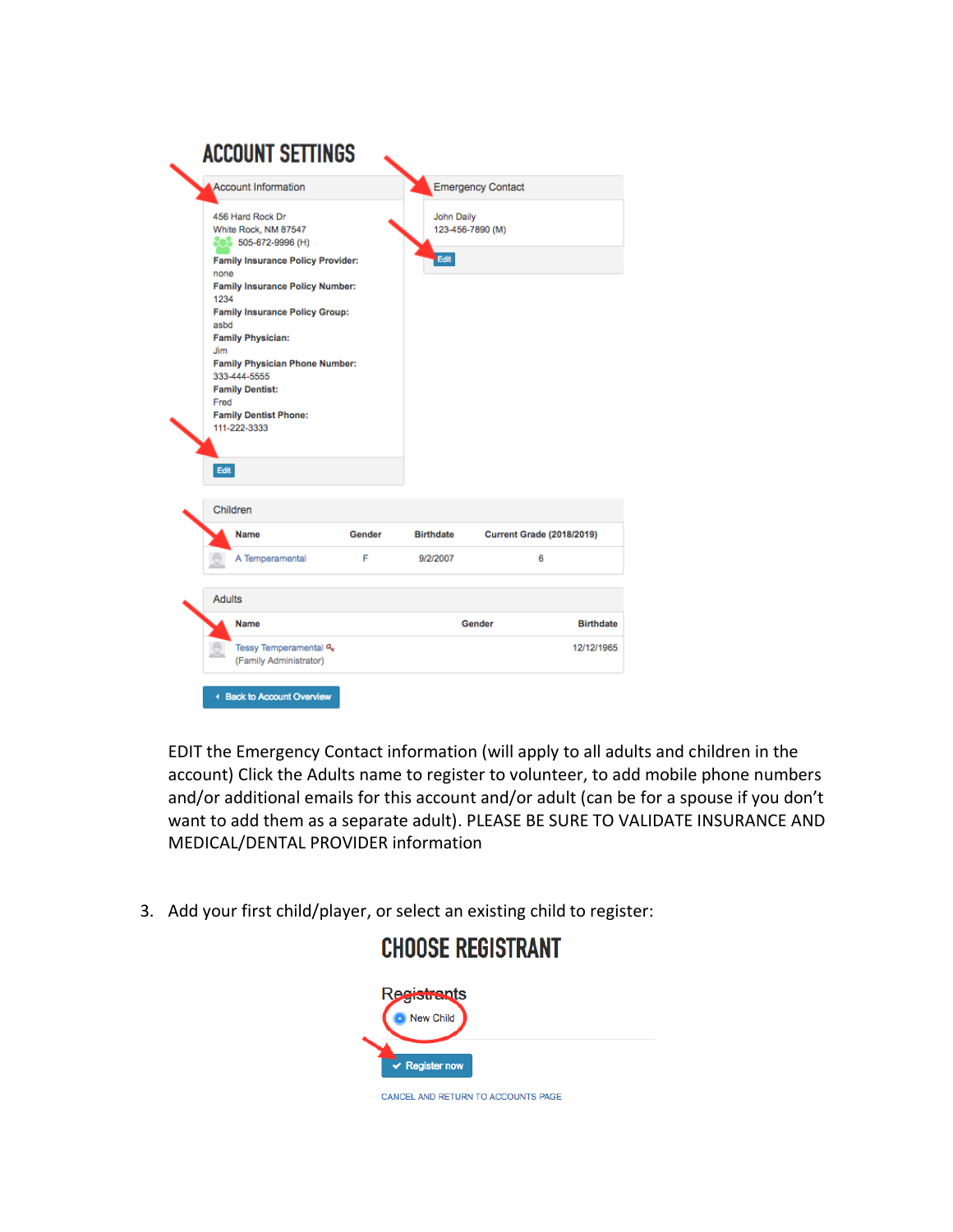Fill in the information as requested on the next page for this player, then click "Save" at the bottom.

NOTE: If your child is in middle or high school, has a cell phone/smart phone, and is allowed to send/receive texts and/or install apps, we recommend that you share their email (for an account login) and cell phone number here. This will connect them with coaches and other players, and help them to stay in contact with the most current information. THIS INFORMATION WILL BE ONLY USED BY LAYLAX Coaches and Admins, and will not be provided to any third parties.

| Contact Information                     |                                                          |                                                                                    |                                                      |                             |
|-----------------------------------------|----------------------------------------------------------|------------------------------------------------------------------------------------|------------------------------------------------------|-----------------------------|
| <b>Child Login Email</b>                | Changing look amail is disabled when using test account. |                                                                                    |                                                      | Share with My Team          |
| Child's email for login                 |                                                          |                                                                                    |                                                      | $\overline{\mathcal{L}}$    |
|                                         |                                                          | (Optional - to allow children to log into the SI Play Mobile App and Team Website) |                                                      |                             |
| <b>Receive Upcoming Event Reminders</b> |                                                          |                                                                                    |                                                      |                             |
| Games                                   | <b>Practices</b>                                         | □ Other Events                                                                     |                                                      |                             |
| Primama Dhama<br>102-234-5678           |                                                          |                                                                                    | <b>Share with My Team</b><br>$\overline{\mathbf{r}}$ | <b>Phone Type</b><br>Mobile |

4. Select the program you wish to register for. Only programs your child's age/gender makes them eligible for will appear. This will place an item in your shopping cart for payment at the end. There may be some purchase/uniform based questions based on your program selection/team assignment.

## **CHOOSE SESSION FOR B TEMPERAMENTAL**

|               | <b>SPRING LACROSSE 2019</b>                                                                                                                                                                                                          | ᄉ | Need Help?                 |
|---------------|--------------------------------------------------------------------------------------------------------------------------------------------------------------------------------------------------------------------------------------|---|----------------------------|
|               | Spring 2019 Season                                                                                                                                                                                                                   |   | Get help with registration |
| at Checkout.  | Does not include US Lacrosse Registration fee. US Lacrosse Membership Feeds will be assessed                                                                                                                                         |   |                            |
|               | <b>Select a Division for B Temperamental:</b>                                                                                                                                                                                        |   |                            |
| $\circledast$ | Youth Grades 4-8 (8th Grade Girls may play High School)<br>Age appropriate teams will be assigned after registration, based on available<br>participants. 10 & Under, 12 & Under, 14 & Under based on age as of 9/1/2018<br>\$125.00 |   |                            |

5. Enter Player Information, including selections for gear rental if needed and hit "Continue":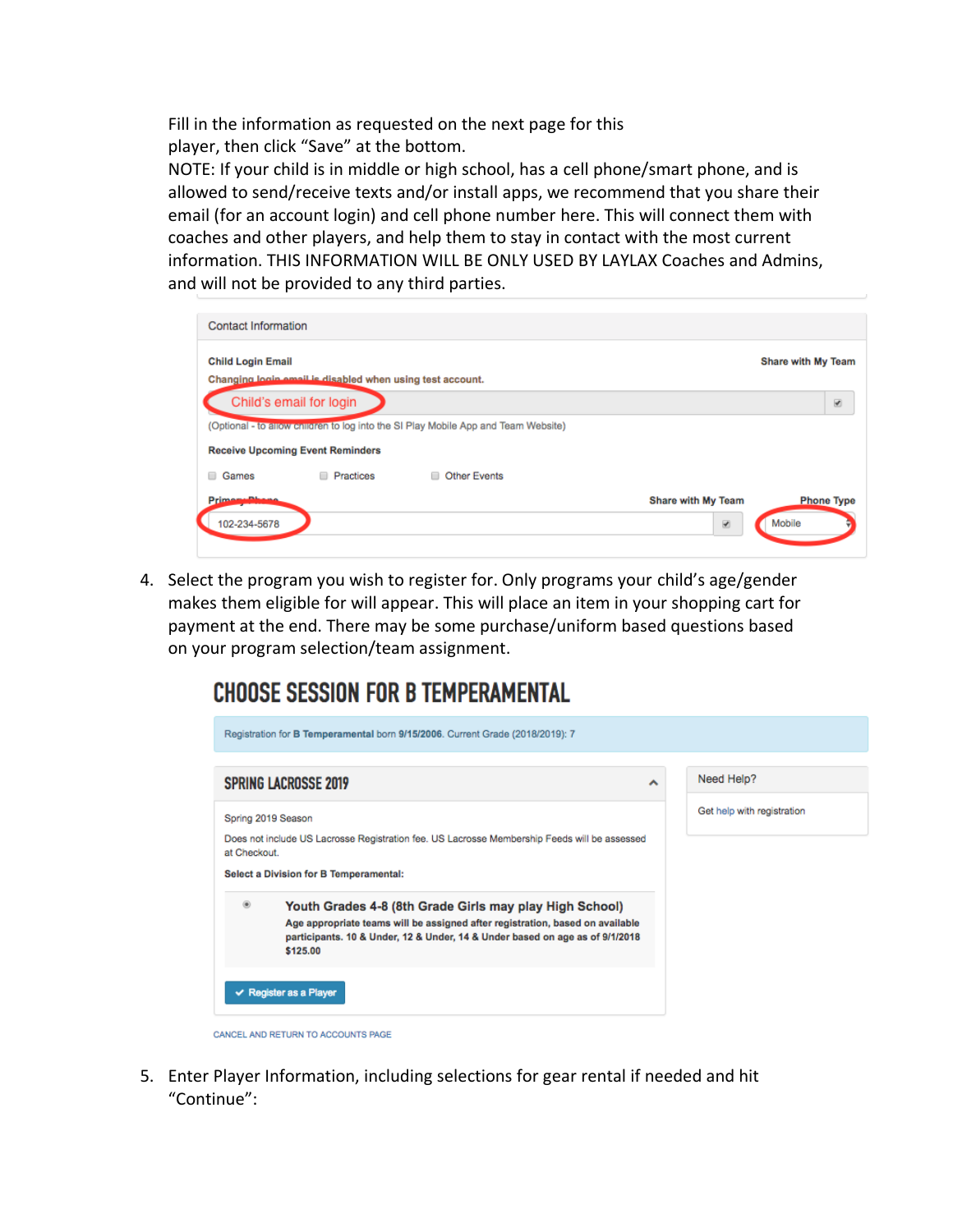# **REGISTRATION INFORMATION FOR B TEMPERAMENTAL**

### SPRING LACROSSE 2019 - YOUTH GRADES 4-8 (8TH GRADE GIRLS MAY PLAY HIGH SCHOOL)

Have you played lacrosse before? \*  $( No - \frac{4}{9})$ 

**Current Shorts Size \*** Youth Large  $\frac{1}{2}$ 

Shirt Size \* Adult Small  $\Rightarrow$ 

Is there anything coaching staff should know about this registrant to help ensure his/her success?

Do you need to rent equipment for Spring 2018? Boys and co-ed players must have helmet, shoulder pads, elbow pads, and gloves. Girls must have goggles. {NOTE: Gear rental is first come first serve while available.} \*  $(Yes \t\t\hat{\tau})$ 

{BOYS OR COED ONLY} Do you need a helmet? (\$35)  $YES($ \$35.00) $\frac{4}{7}$ 

{BOYS OR COED ONLY} Do you need shoulder pads?  $Yes($10.00)$ 

{BOYS OR COED ONLY} Do you need elbow pads?  $Yes ( $10.00)$   $\frac{4}{7}$ 

{BOYS OR COED ONLY} Do you need gloves?  $Yes ($10.00)$ 

{ALL PLAYERS} Do you need a stick?

- Boys Short (regular) (\$10.00)
- Boys Defense (long) (\$10.00)
- Girls (\$10.00)
- Goalie (provided) (\$0.00)

{GIRLS} Do you need goggles?  $No ($0.00) $$ 

| Continue Change Session |  |
|-------------------------|--|

- 6. Consent form: Please read the Liability waivers, both from US Lacrosse and LAYLAX, as well as the LAYLAX Code of Conduct. You must choose "I Agree" to register.
- 7. Shopping cart: Choose "Register Additional Players/Volunteers" to add additional adults to your account who may need email notifications, or to register additional children. Each subsequent registration will end on this page.